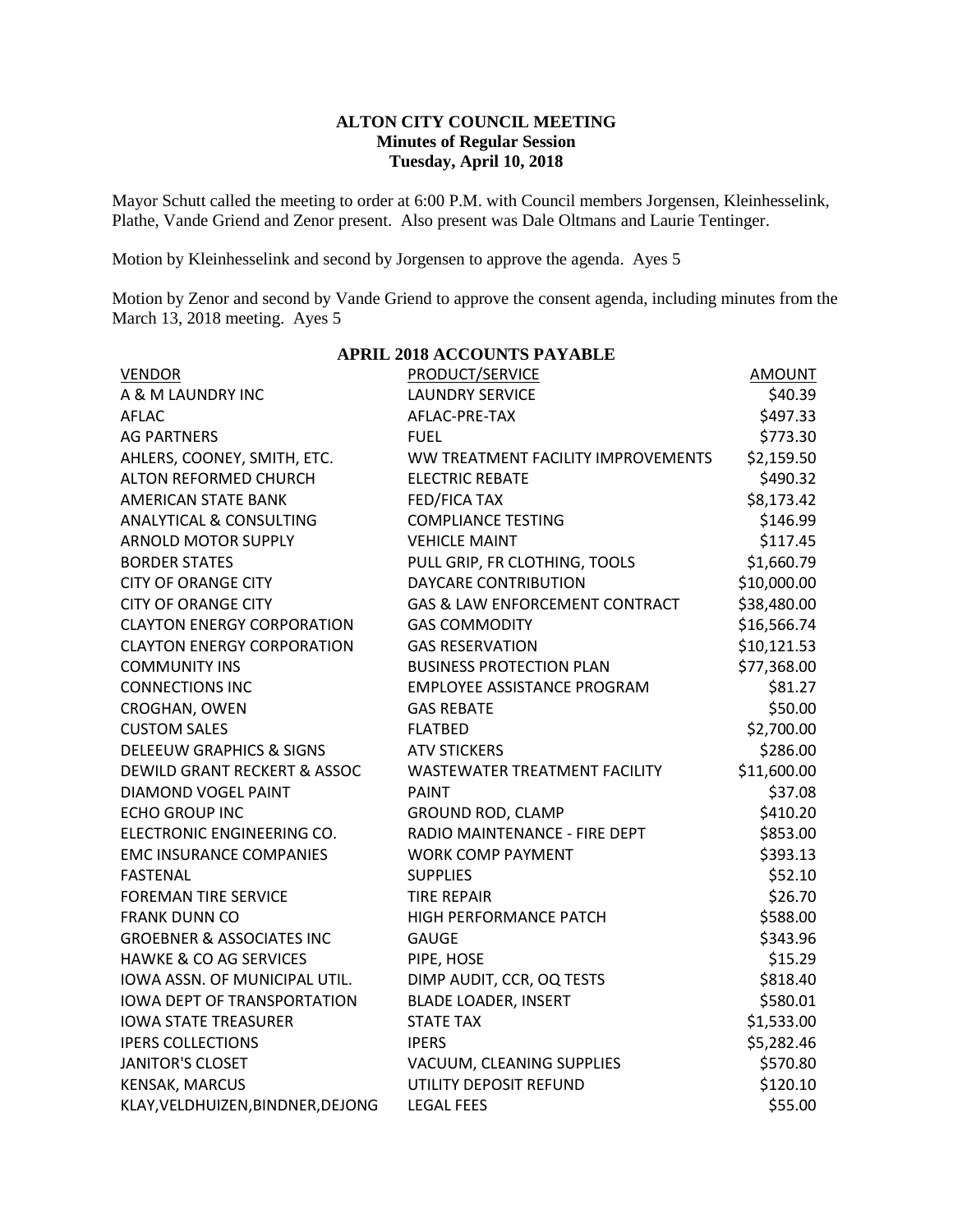| <b>KOPETSKYS ACE</b>            | <b>FASTNERS</b>                         | \$14.20      |
|---------------------------------|-----------------------------------------|--------------|
| <b>MID AMERICAN</b>             | <b>STREET LIGHTS</b>                    | \$227.55     |
| MID SIOUX OPPORTUNITY           | PROJECT SHARE                           | \$20.00      |
| MIKE'S WELDING & REPAIR         | SUPPLIES, EQUIPMENT                     | \$473.35     |
| MISSOURI RIVER ENERGY SERVICES  | <b>ELECTRIC</b>                         | \$46,417.70  |
| <b>MOUW MOTOR</b>               | AMBULANCE OIL CHANGE                    | \$37.12      |
| MUNICIPAL UTIL-BILLS            | <b>UTILITIES</b>                        | \$2,025.15   |
| <b>NEAL CHASE LUMBER CO</b>     | <b>SUPPLIES</b>                         | \$335.91     |
| NO STREAKING INC                | <b>WINDOW CLEANING</b>                  | \$85.00      |
| NORTHWEST IOWA DEVELOP          | <b>MEMBER DUES</b>                      | \$1,020.00   |
| NOTEBOOM ELECTRIC               | LIGHT FIXTURES, TRIM                    | \$875.20     |
| ORANGE CITY MUNICIPAL UTILITIES | <b>BULK WATER</b>                       | \$5,479.87   |
| ONE OFFICE SOLUTION             | <b>OFFICE SUPPLIES</b>                  | \$62.81      |
| <b>KERI OOSTRA</b>              | <b>CPR CLASS - FIRE &amp; RESCUE</b>    | \$760.00     |
| ORANGE CITY HEALTH SYSTEM       | PARAMEDIC ASSIST, HEARING TESTS         | \$220.00     |
| <b>ORANGE CITY SANITATION</b>   | <b>GARBAGE HAULING, DUMPSTERS</b>       | \$13,596.10  |
| <b>PAYROLL</b>                  | PAYROLL CHECKS ON 3/30/2018             | \$26,018.61  |
| SANITATION PRODUCTS, INC        | <b>SWEEPER MAINTENANCE</b>              | \$2,975.96   |
| <b>SIOUXLAND PRESS</b>          | <b>PUBLICATIONS</b>                     | \$165.60     |
| SOLSMA, ANGELA                  | <b>ELECTRIC REBATE</b>                  | \$48.00      |
| TOWN & COUNTRY IMPLEMENT        | <b>EQUIPMENT</b>                        | \$88.65      |
| TREASURER - STATE OF IOWA       | <b>SALES TAX</b>                        | \$4,410.00   |
| TRI-STATE OVERHEAD SALES INC    | <b>INSTALL GARAGE DOOR &amp; OPENER</b> | \$1,500.00   |
| U.S. POSTMASTER                 | <b>POSTAGE</b>                          | \$500.00     |
| <b>USA BLUE BOOK</b>            | <b>METER</b>                            | \$1,415.58   |
| UTILITY EQUIPMENT CO.           | <b>GATE VALVE</b>                       | \$106.31     |
| <b>VANDER POL EXCAVATING</b>    | <b>SEWER PIPE</b>                       | \$288.60     |
| <b>VERIZON</b>                  | <b>CELL PHONES</b>                      | \$197.99     |
| <b>VISA</b>                     | CPO TRAINING, SAW, SUPPLIES, TRAINING   | \$1,132.79   |
| <b>TODD VORE</b>                | <b>GAS REBATE</b>                       | \$400.00     |
| WELLMARK BLUE CROSS/BLUE SHIELD | <b>GROUP INSURANCE</b>                  | \$7,624.18   |
| <b>WESCO DISTRIBUTION, INC.</b> | <b>INVENTORY</b>                        | \$77.04      |
| <b>WEST IOWA TELEPHONE</b>      | TELEPHONE, FAX, INTERNET                | \$558.15     |
| <b>WITCC</b>                    | PROTECTIVE SERVICES TUITION             | \$15.00      |
|                                 | TOTAL ACCOUNTS PAYABLE CHECKS           | \$312,164.68 |

**PROPERTY & LIABILITY INSURANCE PACKAGE:** Oltmans presented the Council with the renewal package for the City's Property and Liability Insurance package.

Motion by Jorgensen and second by Plathe to approve the presented Property and Liability Insurance package from Community Insurance for April 1, 2018 – April 1, 2019. Ayes 5

**URBAN REVITALIZATION PLAN:** The Mayor opened the public hearing on the Adoption of the 2018 Urban Revitalization Plan at 6:03 P.M. No oral or written comments were received. The public hearing was closed at 6:05 P.M.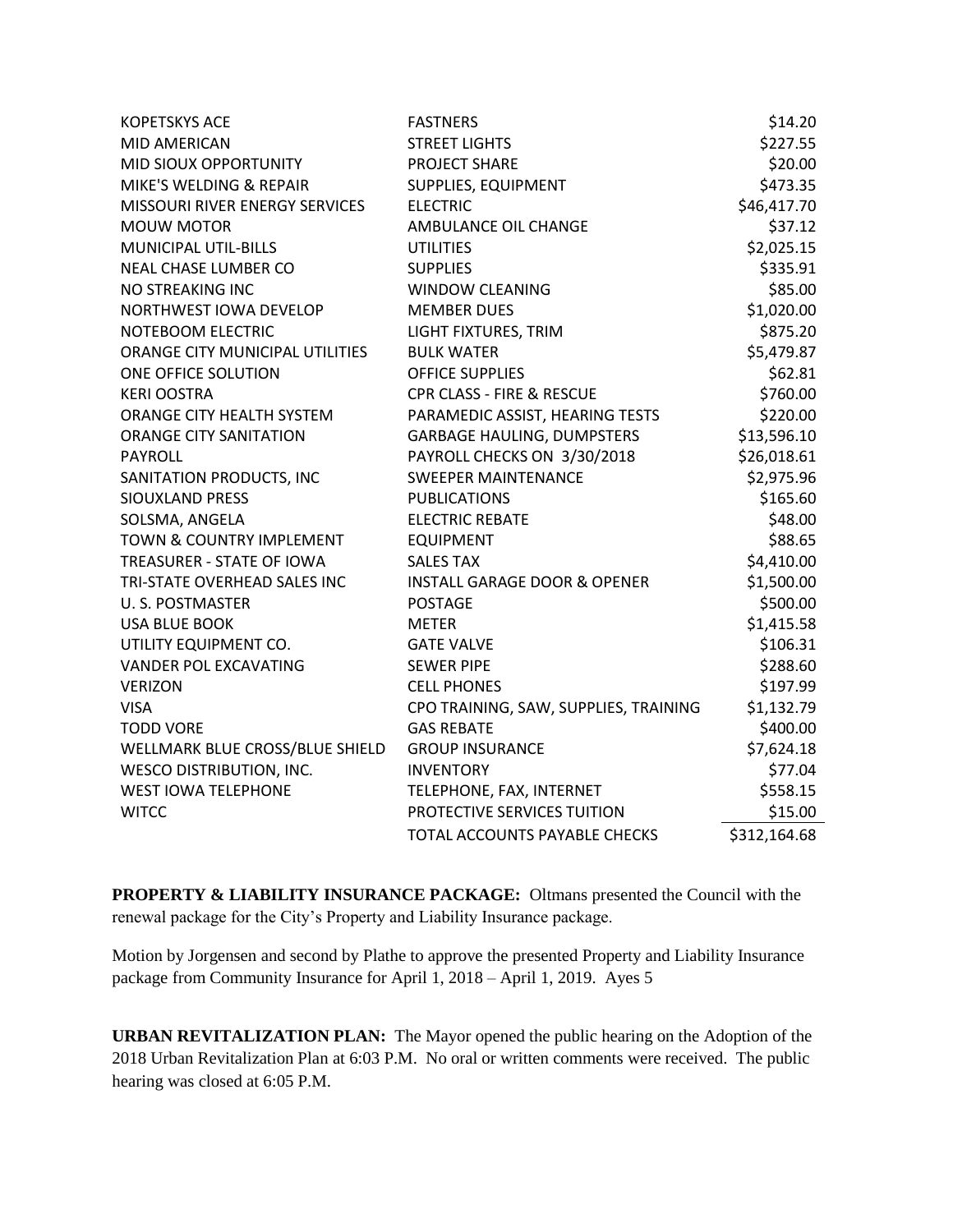### **RESOLUTION 18-7 "RESOLUTION ADOPTING THE 2018 URBAN REVITALIZATION**

**PLAN"** was introduced and moved for adoption by Council Member Kleinhesselink. Jorgensen seconded the motion to adopt.

On roll call vote: Ayes: Jorgensen, Kleinhesselink, Plathe, Vande Griend, Zenor Nays: None

Whereupon the Mayor declared the Resolution duly adopted.

### **ORDINANCE 847 "ORDINANCE DESIGNATING URBAN REVITALIZATION AREA NO. 5 OF THE CITY OF ALTON, IOWA"** was introduced and moved for adoption by Council Member

Zenor. Jorgensen seconded the motion. The Mayor put the question upon the motion, and the roll being called, the vote thereon was as follows:

Ayes: Jorgensen, Kleinhesselink, Plathe, Vande Griend, Zenor Nays: None

Whereupon the Mayor declared the motion carried and said proposed ordinance was given first vote for passage and placed on file before the Council for the second time.

## **WASTEWATER TREATMENT FACILITY IMPROVEMENTS:**

### **RESOLUTION 18-9 "RESOLUTION ORDERING CONSTRUCTION OF THE WASTEWATER TREATMENT FACILITY IMPROVEMENTS AND FIXING A DATE FOR HEARING THEREON AND TAKING OF BIDS THEREFOR"** was introduced and moved for adoption by Council Member Jorgensen. Kleinhesselink seconded the motion to adopt.

On roll call vote: Ayes: Jorgensen, Kleinhesselink, Plathe, Vande Griend, Zenor Nays: None

Whereupon the Mayor declared the Resolution duly adopted.

### **WASTEWATER REVENUE BONDS:**

**RESOLUTION 18-10 "RESOLUTION FIXING DATE FOR A MEETING ON THE AUTHORIZATION OF A LOAN AND DISBURSEMENT AGREEMENT AND THE ISSUANCE OF NOT TO EXCEED \$1,200,000 SEWER REVENUE CAPITAL LOAN NOTES OF THE CITY OF ALTON, IOWA, AND PROVIDING FOR PUBLICATIONS OF NOTICE THEREOF"** was introduced and moved for adoption by Council Member Plathe. Jorgensen seconded the motion to adopt.

On roll call vote: Ayes: Jorgensen, Kleinhesselink, Plathe, Vande Griend, Zenor Nays: None

Whereupon the Mayor declared the Resolution duly adopted.

**SEWER MAIN PROJECT:** Oltmans updated the Council on the sewer main that collapsed north of Casey's. The existing main was in poor condition and only buried 5' deep.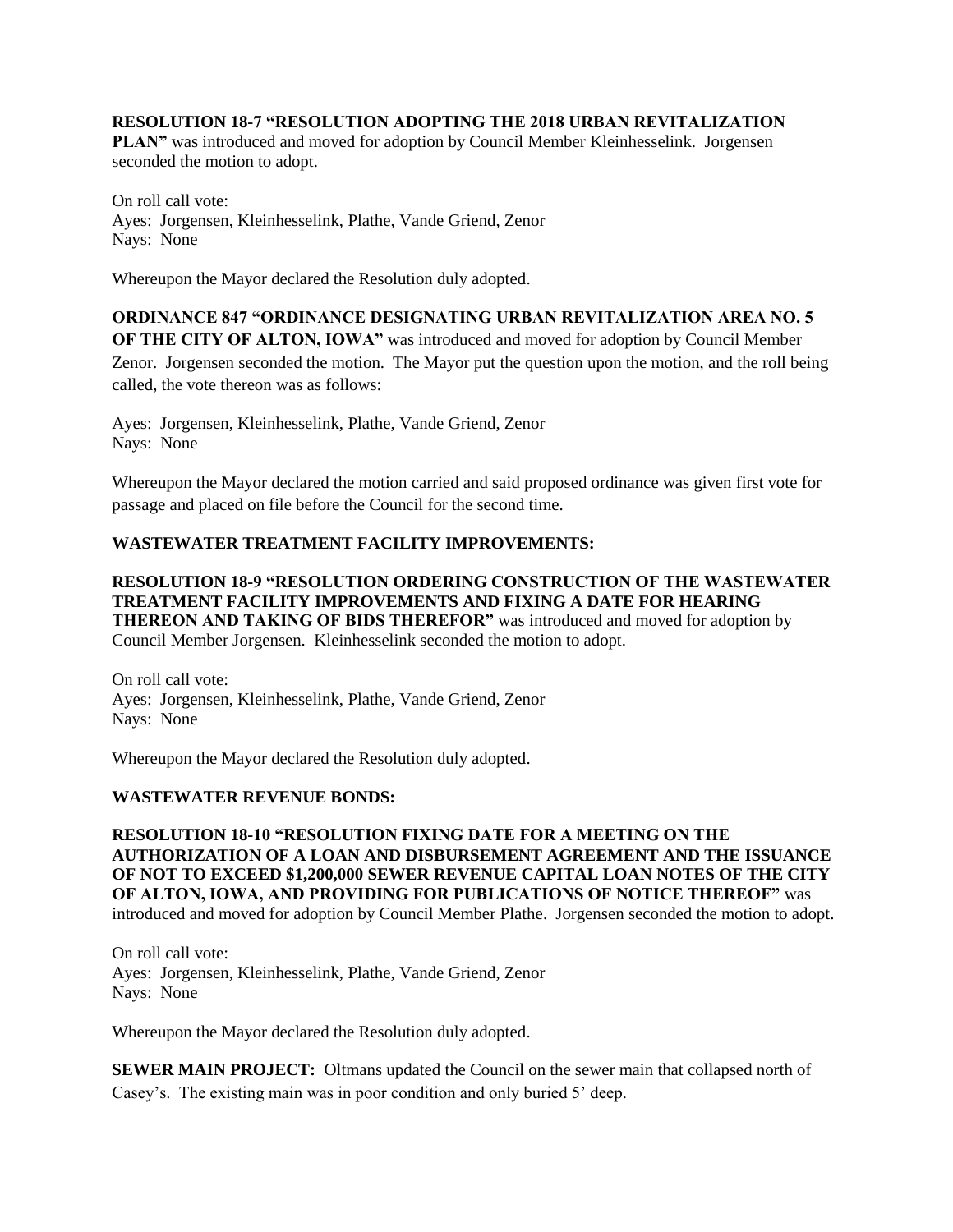Motion by Kleinhesselink and second by Plathe to approve the sewer main repair project and allow the City Administrator and Mayor approve competitive bid up to \$58,000. Ayes 5

**GIS/GPS MAPPING:** Oltmans presented costs to convert current utility mapping to GIS/GPS mapping. There are many benefits beyond utilities.

Motion by Jorgensen and second by Zenor to approve the purchase of the GIS/GPS mapping equipment. Ayes 5

# **GAS UTILITY: OPERATION AND MAINTENANCE PLAN REVISION 3.18 AND**

**EMERGENCY PLAN REVISION 3.18**: Oltmans presented the revised Operation and Maintenance Plan and Emergency Plan drafted by the Iowa Association of Municipal Utilities to the Council.

Motion by Vande Griend and second by Kleinhesselink to approve the Operation and Maintenance Plan Revision 3.18 and Emergency Plan Revision 3.18. Ayes 5

**SWIMMING POOL:** Oltmans presented the Council with a contract from the City of Orange City for the management of the Alton Swimming Pool.

Motion by Zenor and second by Plathe to accept terms and sign the contract for pool management with the City of Orange City. Ayes 5

**EQUIPMENT:** Oltmans informed the Council that City Staff has been testing new radios as a way of communicating among staff. The Council also discussed the importance of the ability to communicate with County Emergency Management via radio. Council instructed Oltmans to gather more information on radios and also to work with the County Emergency Management Coordinator to access potential EMS funding.

**STREET VACATION:** Oltmans informed Council that due to a survey error, Frank Van Es's new building is eight inches on the City's right of way. It was the City Attorney's advice to vacate one foot of the right of way and sell to Van Es plus legal costs.

**RESOLUTION 18-11 "RESOLUTION PROPOSING THE VACATION AND DISPOSAL OF A PORTION OF A STREET IN THE CITY OF ALTON, IOWA"** was introduced and moved for adoption by Council Member Jorgensen. Kleinhesselink seconded the motion to adopt.

On roll call vote: Ayes: Jorgensen, Kleinhesselink, Plathe, Vande Griend, Zenor Nays: None

Whereupon the Mayor declared the Resolution duly adopted.

**UTILITY EASEMENT:** Oltmans informed the Council about communications he's had with Ag Partners and the possibility of a utility easement. The City would need a utility easement to bring gas services to homes adjacent to the industrial park, Ag Partners has indicated they would approve an easement if the City would relocate add a provision that if the current driveway to the homes needed to be relocated that the City would move the gas main at the City's expense.